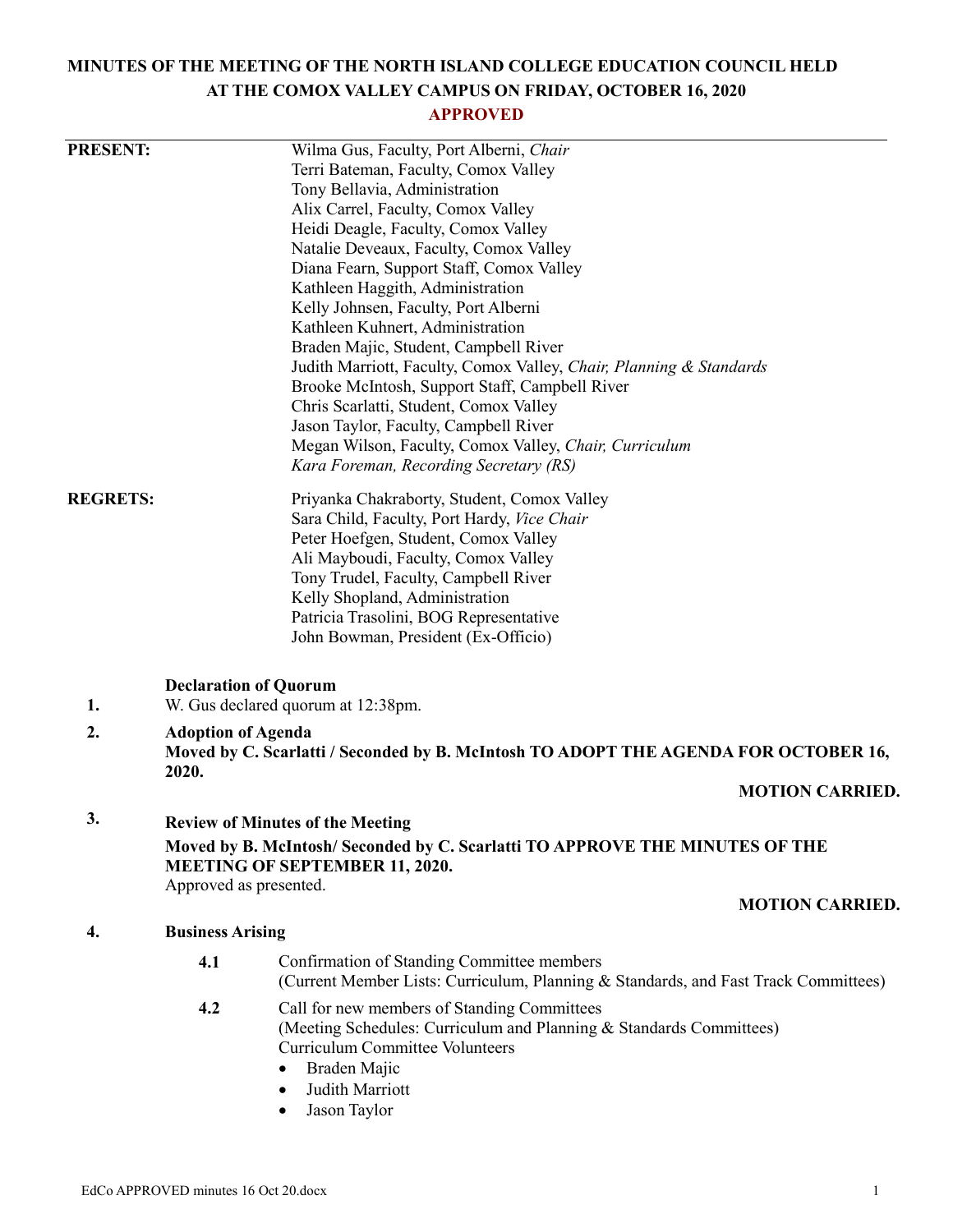#### **5. Committee Reports**

## **5.1 Education Council Chair (Verbal) Update**

The chair shared her report and there were no questions.

#### **5.2 Planning and Standards Committee**

#### No meeting

The chair anticipates that the committee will be reviewing the Progression policy at the November meeting.

#### **5.3 Curriculum Committee**

Minutes of September 25, 2020

#### **Summary of process changes**

Curriculog software is currently under development and will include a more rigorous electronic review process prior to submission to Curriculum Committee. The hope is to have the system ready for testing in January 2021.

In the interim, the committee will be adapting their current processes to shift the bulk of document review to prior to the meeting and to focus the meeting time on more in-depth curricular issues.

#### *Items 5.3.1 – 5.3.3 were taken together*

- **5.3.1 Program Revision – Professional Photography Certificate**
- **5.3.2 Course Revision – FIN 734 Business Practices & Marketing**
- **5.3.3 Course Revision – FIN 735 Design Marketing for Media**

#### **Moved by M. Wilson / Seconded by C. Scarlatti TO APPROVE THE PROGRAM AND COURSE REVISIONS WITH AMENDMENTS AS NOTED BELOW.**

#### **EFFECTIVE/START DATE: FA 2021**

*Discussion:*

Two issues were raised:

- Program Completion Requirements:
	- o That a student can fail a course and still receive the credential
	- o And the B- is very high and not normally seen except in the trades due to safety concerns
- Instructor Qualifications:

o Are these adequate given the content to be covered, especially in FIN 734 It was agreed to send this back to the department to reconsider and resubmit. There is still time for them to meet the November curriculum deadline and thus the calendar deadline. **Requested Revisions: (RS)**

*(Program) Admission Requirements*

- Move Communications 12 to after Spoken Language 11
- *FIN 734; Learning Outcomes*
- Numbered list
- #5; change to "Demonstrate understanding"

*FIN 735; Learning Outcomes*

• #5; change to "Demonstrate understanding"

#### **MOTION DEFEATED.**

# *Items 5.3.4 – 5.3.13 were taken together*

**5.3.4 New Program – Automotive Collision and Refinishing Technician Foundation Harmonized Certificate**

- **5.3.5 New Course - ACH 100 Occupational Skills for Technicians**
- **5.3.6 New Course - ACH 101 Tools and Equipment for Technicians**
- **5.3.7 New Course - ACH 102 Welding Processes and Techniques for Technicians**
- **5.3.8 New Course - ACH 103 Remove and Install Vehicle Components**
- **5.3.9 New Course - ACH 104 Surface Preparation**
- **5.3.10 New Course - ACH 105 Repair Materials and Equipment**
- **5.3.11 New Course - ACH 106 Refinishing Materials**
- **5.3.12 New Course - ACH 107 Metal Panels**
- **5.3.13 New Course - ACH 108 Plastic and Composite Panels and Components**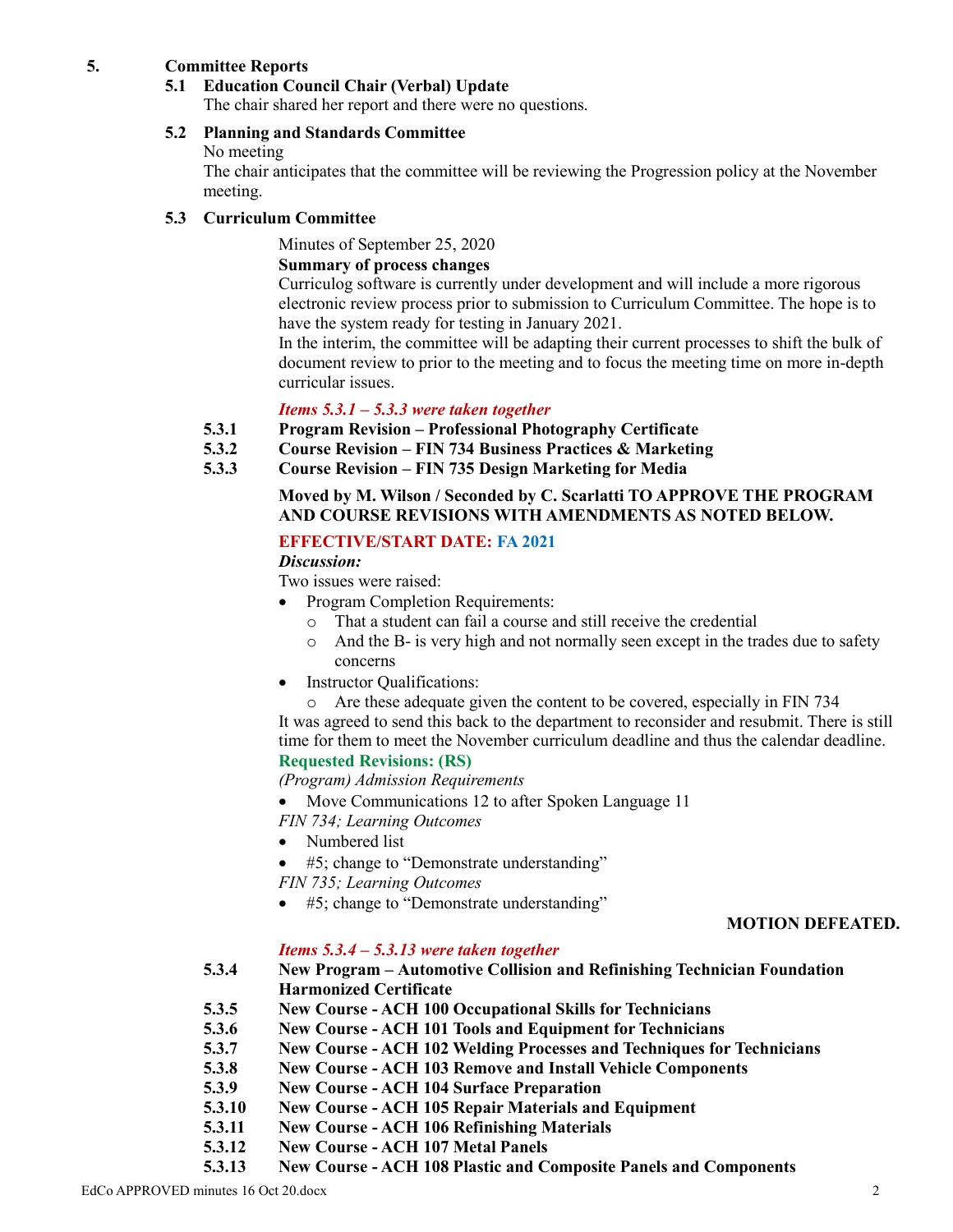# **Moved by M. Wilson / Seconded by C. Scarlatti TO APPROVE THE NEW PROGRAM AND COURSES.**

## **EFFECTIVE/START DATE: SP 2021 (agreed to with SRO)**

*Discussion:*

### **Admission Requirements:**

Concern was expressed about whether the Math and English level required is adequate to meet the course learning outcomes. Suggestion that a recommendation be included to encourage students to take an assessment if their Math and English skills are more than 5 years old.

It was agreed that this suggestion be sent to the department for consideration. **No revisions to courses**

### **MOTION CARRIED.**

**5.3.14 New Course - ARH 200 Automotive Refinishing Technician Apprenticeship Harmonized Level 2**

> **Moved by M. Wilson / Seconded by C. Scarlatti TO APPROVE THE NEW COURSE.**

**EFFECTIVE/START DATE: FA 2021**

### **MOTION CARRIED.**

## *Items 5.3.15 – 5.3.23 were taken together*

- **5.3.15 New Program - Motor Sport and Power Equipment Technician Foundation Certificate**
- **5.3.16 New Course - MSF 100 Occupational Skills and Operations**
- **5.3.17 New Course - MSF 101 Hand and Shop Tools for Power Technicians**
- **5.3.18 New Course - MSF 102 Welding Basics for Power Technicians**
- **5.3.19 New Course - MSF 103 Engine Systems for Power Technicians**
- **5.3.20 New Course - MSF 104 Drive Line Systems for Power Technicians**
- **5.3.21 New Course - MSF 105 Brake Systems for Power Technicians**
- **5.3.22 New Course - MSF 106 Electrical Systems for Power Technicians**
- **5.3.23 New Course - MSF 107 New Unit Assembly and Service Procedures**

**Moved by M. Wilson / Seconded by C. Scarlatti TO APPROVE THE NEW PROGRAM AND COURSES.**

### **EFFECTIVE/START DATE: SP 2021**

*Discussion:*

The same concern was expressed and recommendation made about the admission requirements.

## **No revisions to courses.**

### **MOTION CARRIED.**

### **5.3.24 Program Revision - Professional Cook (Culinary Arts)**

**Moved by M. Wilson / Seconded by C. Scarlatti TO APPROVE THE PROGRAM REVISION.**

### **EFFECTIVE/START DATE: FA 2021**

# **Requested Revisions: (RS)**

*Admission Requirements*

• Suggestion to change numbering under options 1 and 2 to letters vs numbers to eliminate confusion.

# **MOTION CARRIED.**

### *Items 5.3.25 – 5.3.33 were taken together*

- **5.3.25 New Program - Parts and Warehousing Person Foundation Certificate**
- **5.3.26 New Course - PWF 100 Occupational Skills in Warehousing**
- **5.3.27 New Course - PWF 101 Warehouse Operations**
- **5.3.28 New Course - PWF 102 Technical Skills in Warehousing**
- **5.3.29 New Course - PWF 103 Warehouse Safety**